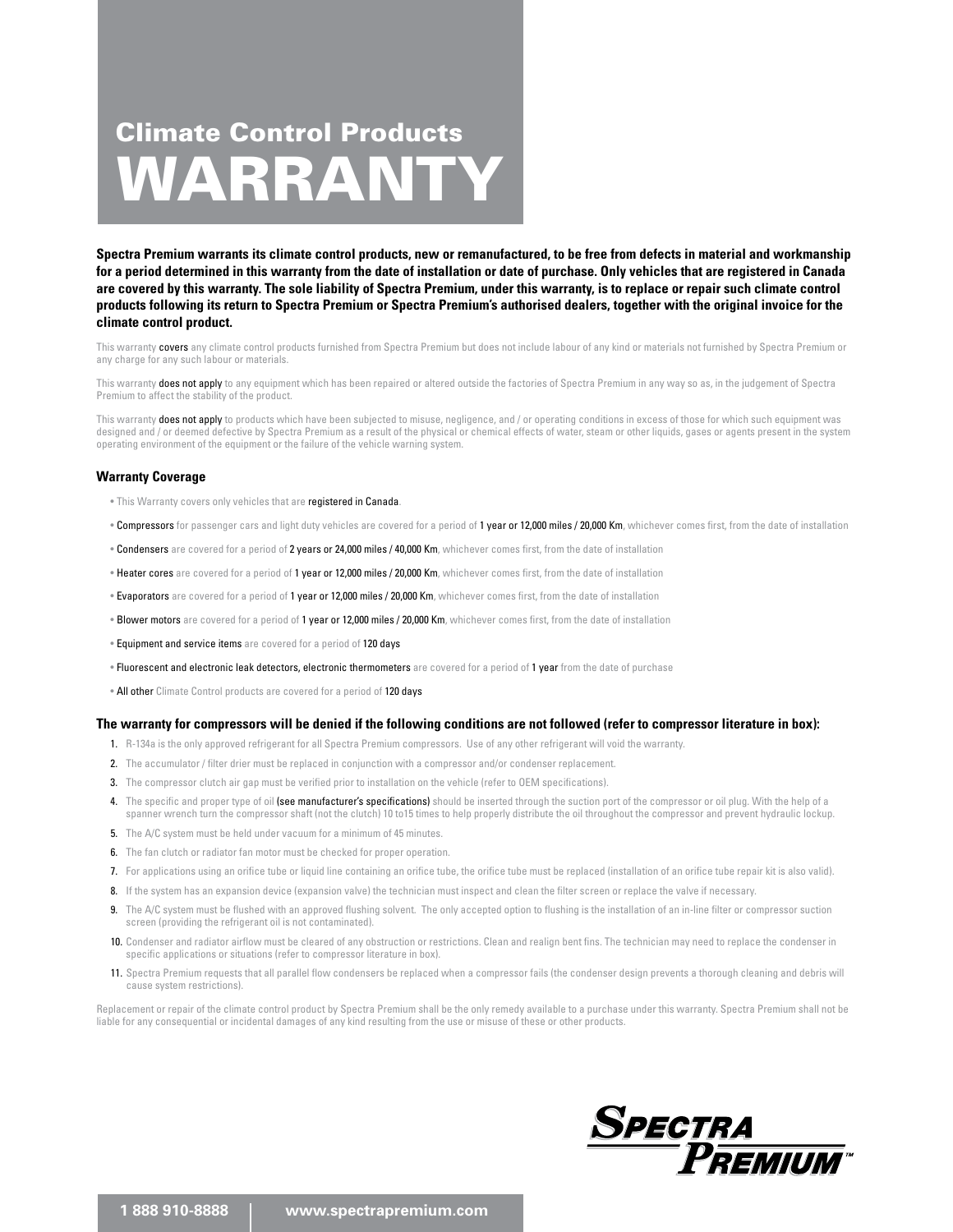# GARANTIE des produits de climatisation

**Spectra Premium offre une garantie sur les produits de climatisation neufs ou remanufacturés, contre tout défaut de fabrication ou de matériaux pour une période déterminée dans cette garantie à compter de la date d'installation ou d'achat. Seuls les véhicules enregistrés au Canada sont couverts par cette garantie. La responsabilité de Spectra Premium se limite au remplacement ou à la réparation des différents produits de climatisation à la suite de leur retour, avec la facture originale, chez Spectra Premium ou chez l'un de ses détaillants autorisés.** 

Cette garantie couvre tous les produits de climatisation fournis par Spectra Premium, mais n'inclut aucune main-d'œuvre ni pièce ne provenant pas de chez Spectra Premium, ni aucuns frais reliés à de tels travaux ou pièces.

Cette garantie ne s'applique pas aux équipements réparés ou modifiés, de quelque manière que ce soit, à l'extérieur des ateliers Spectra Premium, dans lesquels cas Spectra Premium juge que cela pourrait causer des effets négatifs sur la stabilité du produit.

La garantie ne s'applique pas aux produits ayant été soumis à une utilisation inadéquate ou excessive, à la négligence ou à des conditions d'utilisation autres que celles pour lesquelles ils ont été concus, et / ou aux produits étant désignés défectueux par Spectra Premium à la suite d'effets chimiques ou physiques produits par de l'eau, de la vapeur ou par tout autre liquide, gaz ou agent présent dans l'environnement opérationnel du système ou à la suite d'une défaillance du mécanisme d'alerte du véhicule.

#### **Couvertures**

- Cette garantie couvre uniquement les véhicules enregistrés au Canada.
- Les compresseurs pour automobiles et camions légers sont couverts pour une durée de 1 an ou 20 000 km, selon le premier terme atteint, à partir de la date d'installation
- Les condenseurs sont couverts pour une durée de 2 ans ou 40 000 km, selon le premier terme atteint, à partir de la date d'installation
- · Les radiateurs de chauffage sont couverts pour une durée de 1 an ou 20 000 km, selon le premier terme atteint, à partir de la date d'installation
- Les évaporateurs sont couverts pour une durée de 1 an ou 20 000 km, selon le premier terme atteint, à partir de la date d'installation
- Les moteurs de soufflante sont couverts pour une durée de 1 an ou 20,000 km, selon la premier terme atteint, à partir de la date d'installation
- Les équipements et pièces de service sont couverts pour une durée de 120 jours
- · Les détecteurs électroniques de fuite, les teintures ainsi que les thermomètres électroniques sont couverts pour une durée de 1 an à partir de la date d'achat
- Toutes les autres pièces de climatisation ont une couverture de 120 jours

#### **La garantie pour les compresseurs sera annulée si les conditions suivantes ne sont pas respectées (voir les documents inclus dans la boîte) :**

- 1. Seuls les réfrigérants R-134a sont approuvés pour tous les compresseurs Spectra Premium (l'utilisation de tout autre réfrigérant annulera la garantie) ;
- 2. Remplacer l'accumulateur / déshydrateur en même temps que le compresseur et/ou le condenseur ;
- 3. Vérifier l'écartement de l'embrayage (clutch gap) avant d'installer le compresseur sur le véhicule (voir les spécifications du manufacturier OEM) ;
- 4. Remplir le compresseur soit par l'orifice d'aspiration ou par le bouchon de vidange avec la bonne quantité et le bon type d'huile (voir les spécifications du manufacturier). À l'aide d'une clé à ergot réglable pour l'embrayage, faire tourner le compresseur 10 à 15 fois afin de bien distribuer l'huile dans le compresseur et d'éviter ainsi un blocage hydraulique ;
- 5. Soumettre le système de climatisation à un vide pour un minimum de 45 minutes ;
- 6. Vérifier le fonctionnement adéquat des ventilateurs électriques ou à embrayage ;
- 7. Remplacer le tube à orifice pour les systèmes qui en utilisent un ou qui utilisent une ligne liquide qui en contient un (un ensemble de réparation pour tube à orifice peut être utilisé) ;
- 8. Nettoyer et inspecter le filtre à l'entrée de la valve ou tout simplement remplacer cette valve si nécessaire pour les systèmes qui utilisent un détendeur (expansion valve) ;
- 9. Vidanger (flush) le système de climatisation à l'aide d'un solvant recommandé. La seule alternative au nettoyage du système est d'installer un filtre en ligne ou un filtre à crépis près du port d'aspiration du compresseur (s'assurer que l'huile ne soit pas contaminée) ;
- 10. Vérifier le débit d'air pour qu'il soit adéquat entre le condenseur et le radiateur. Nettoyer ou réaligner les ailettes pliées. Dans certaines applications, le technicien aura besoin de remplacer le condenseur (voir information dans la boîte du compresseur).
- 11. Spectra Premium exige que les condenseurs à circulation parallèle (parallel low) soient remplacés lors d'un bris de compresseur (la conception du condenseur empêche un nettoyage complet et des débris peuvent causer une restriction du système)

Par la présente garantie, Spectra Premium ne s'engage qu'à remplacer ou à réparer le produit de climatisation défectueux. Spectra Premium ne sera tenu responsable d'aucun dommage ayant été causé, directement ou indirectement par l'utilisation ou la mauvaise utilisation d'un de ses produits de climatisation ou de tout autre produit.